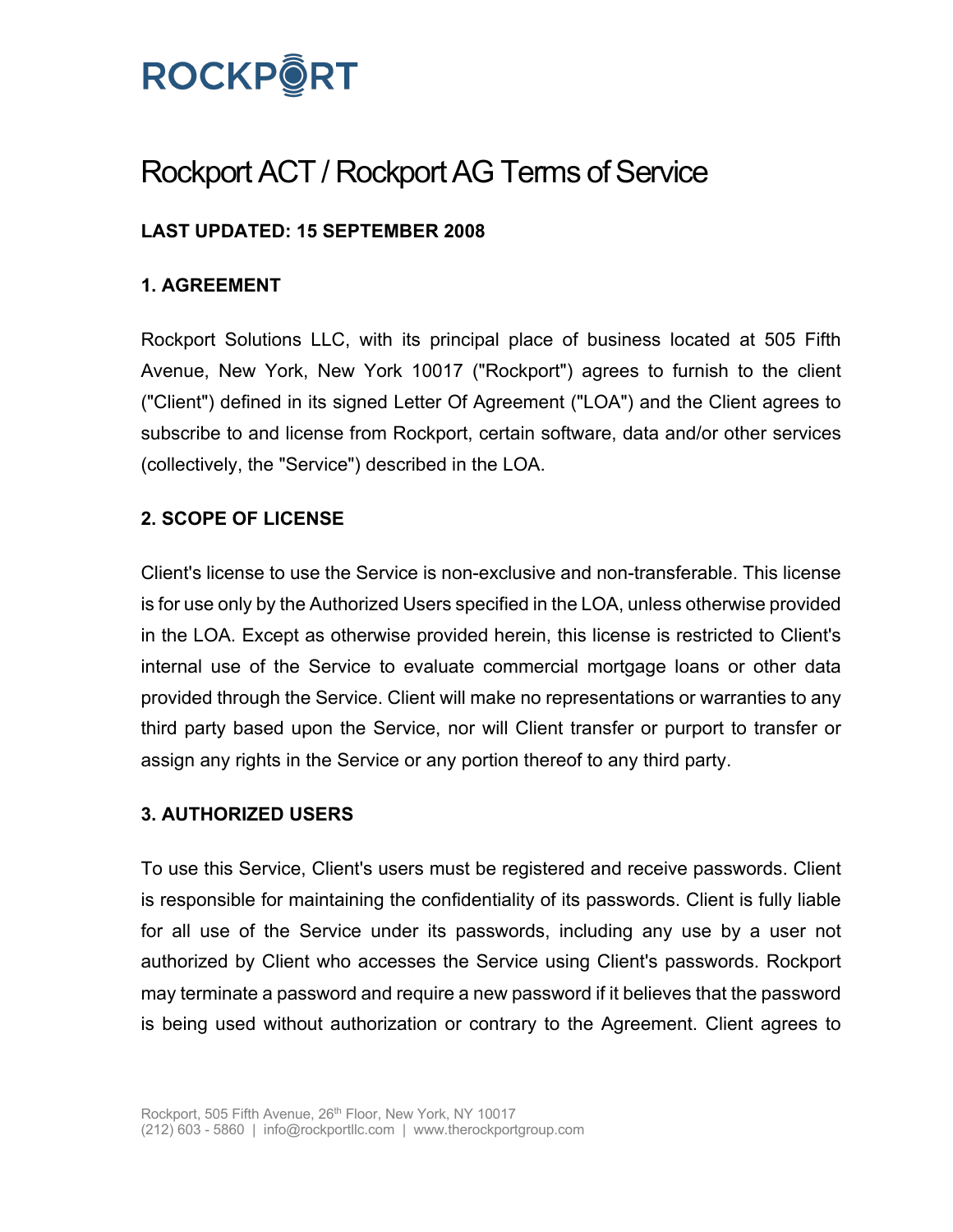promptly notify Rockport of any unauthorized use of its passwords or other breach of security. Client is solely responsible for providing and maintaining any and all computer and telecommunications equipment required to access the Service.

# **4. TERM**

This Agreement is for the term set forth in the LOA commencing on the Effective Date set forth therein and will be automatically renewed as provided in the LOA. Either party may terminate this Agreement at any time upon written notice in the event that the other has materially violated any of the provisions of this Agreement.

## **5. FEES**

Current fees and terms are set forth in the LOA. Client will be responsible for any applicable sales or use tax. Rockport fees and service charges will be due when invoiced to Client. Interest will accrue at the rate of 1.5% per month upon any unpaid amounts commencing forty-five (45) days after date of invoice.

## **6. OWNERSHIP OF DATA; RESTRICTIONS**

The Service and related documentation may embody proprietary information of Rockport and other information providers ("Information Providers"), compiled, selected, and arranged through the exercise of judgment and requiring the expenditure of substantial time, effort, and money by Rockport or the Information Providers. The Service constitutes valuable commercial property and trade secrets of Rockport or the Information Providers. Client will not claim any ownership interest in, or right to use, the Service except as provided herein, nor will it contest Rockport's ownership rights. Client further agrees that Rockport or the Information Providers will maintain exclusive ownership and rights (including the copyright) in the Service and that this Agreement will not be construed to vest in the Client any rights with respect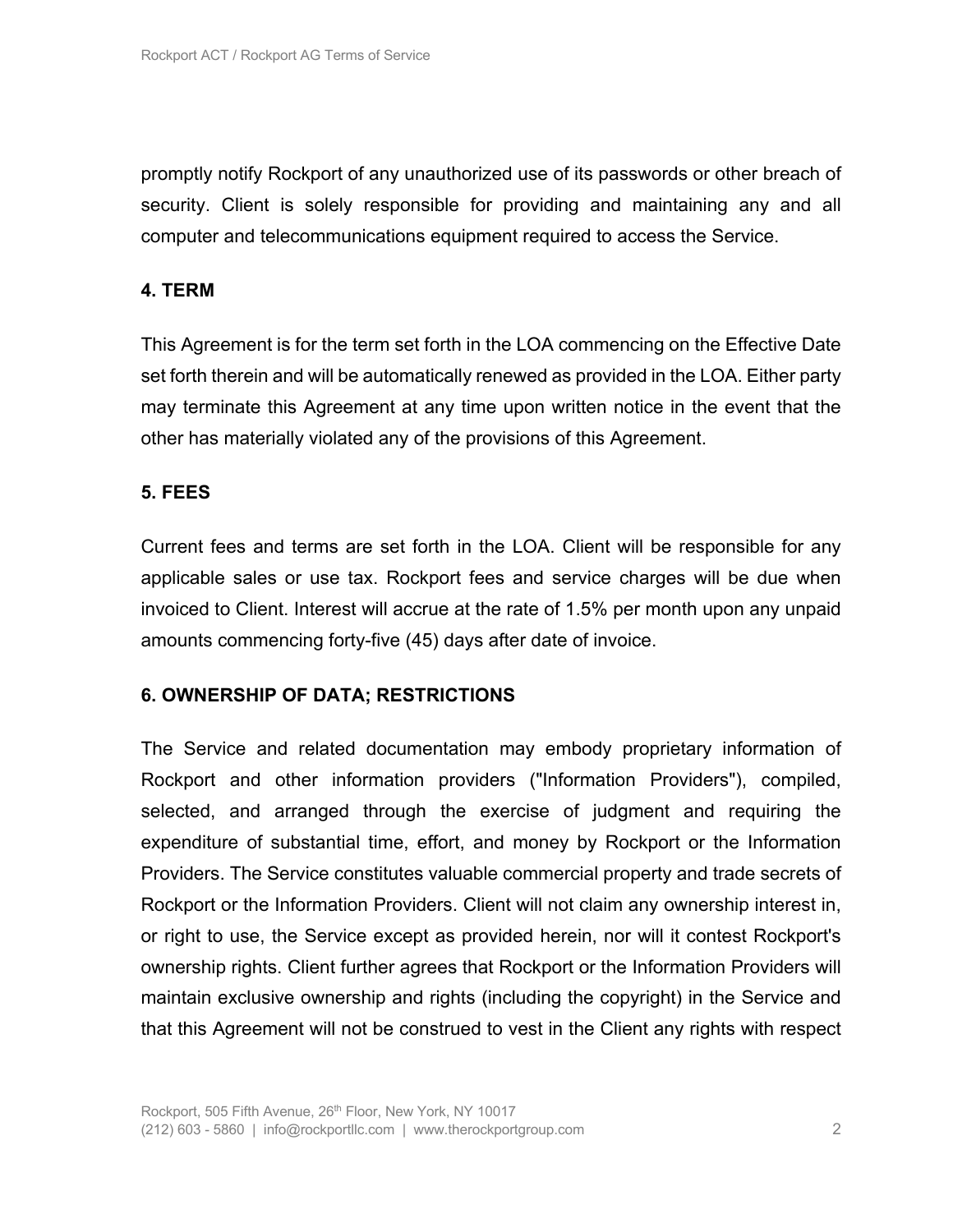to the Service except to use it for its own internal purposes during the term of this Agreement. Client will treat all aspects of the Service and any information obtained there from as confidential and will not allow access to any software or databases included within the Service to any other person or entity, including any entity that is affiliated with the Client.

# **7. SECURITY**

Each party shall implement commercially reasonable security measures designed to meet the following objectives: (a) ensure the security and confidentiality of Confidential Information; (b) protect against any reasonably anticipated threats or hazards to the security or integrity of Confidential Information; and (c) protect against unauthorized access to or use of the Confidential Information. The parties will cooperate fully with each other regarding efforts to monitor compliance with this Agreement, including for example providing upon request and at no cost, copies of audits, test results, or equivalent measure of the party's efforts to protect the Confidential Information.

Rockport shall not intentionally introduce and will use reasonable safeguards consistent with industry standards to prevent third-parties from introducing into the Service any trojan horses, viruses, worms, time bombs or trap doors designed to disrupt, disable, harm, or otherwise impede the operation of the Service or to corrupt or damage Client's data, storage media, programs, or equipment.

## **8. SUPPORT**

Rockport will provide commercially reasonable telephone support from 8:30 A.M. to 6:00 P.M. EST daily. Unless otherwise provided in the LOA, Rockport will provide telephonic training in use of the Service as required by Client. Additional training may be agreed upon in a separate LOA. Rockport shall provide reasonable disaster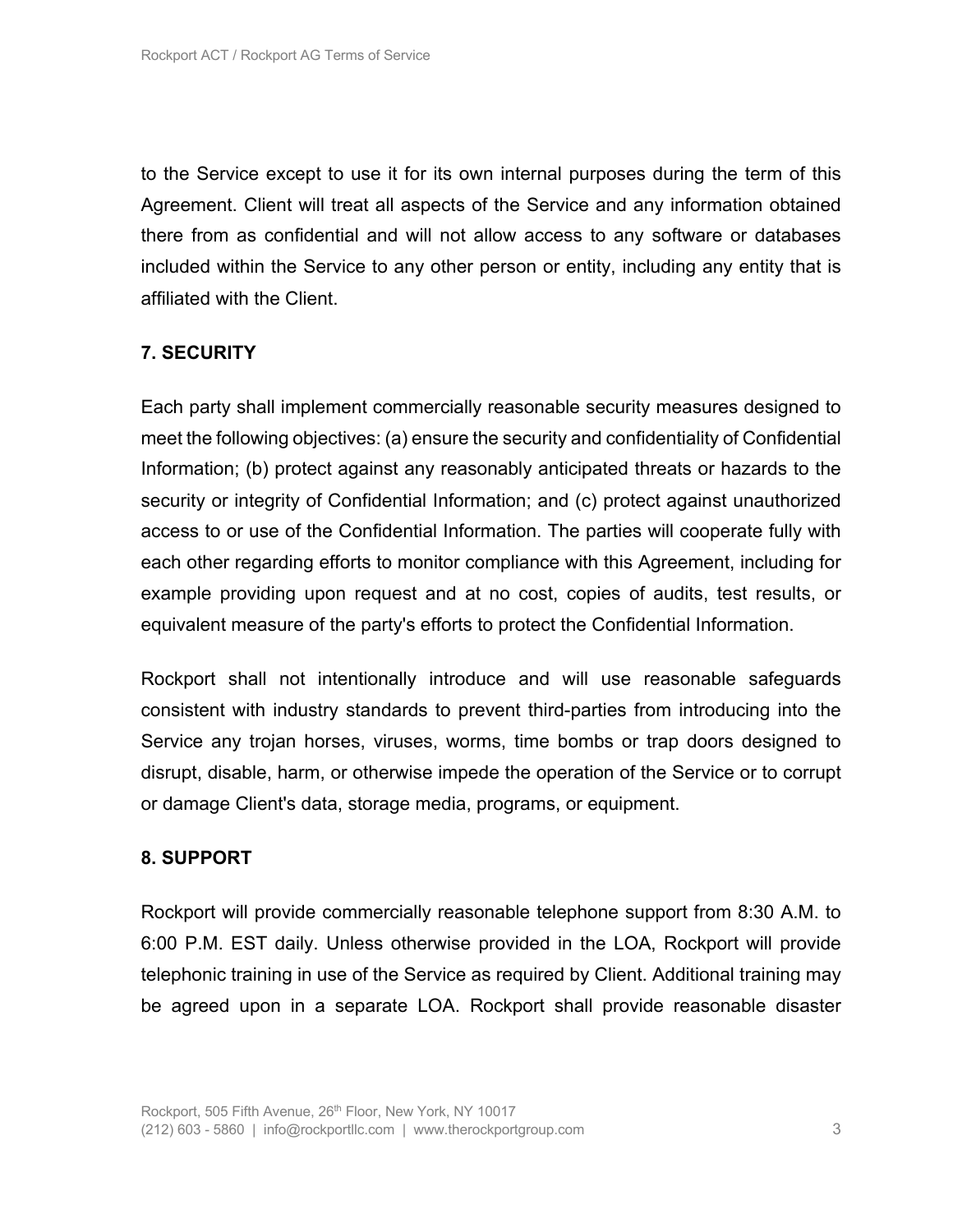recovery and backup capabilities consistent with industry standards to minimize disruptions or delays in providing the Service.

# **9. PERFORMANCE; LIMITATIONS OF LIABILITY**

Rockport will use commercially reasonable efforts to prepare and provide the Service in accordance with the technical documentation supplied therewith but shall not be liable for any inability to provide such Service when caused by any event, condition, or circumstance beyond Rockport's or the Information Providers' reasonable control. Client is aware that the foregoing includes, but is not limited to, possible data deficiencies such as inconsistency, incompleteness, sparseness, or untimeliness of data. Client acknowledges that Rockport's ability to deliver the Service may be dependent, in part, on the Client's ability to deliver to Rockport certain proprietary information and commentary which the Client may want included in the Service. Client further acknowledges that similar data may come from multiple Information Providers and that Rockport applies Rockport's decision to the use of specific data from one source versus another. Client is solely responsible for obtaining, installing, maintaining, and operating, at its own expense, compatible computer equipment and communications devices as required to utilize the Service meeting the minimum configuration requirements published from time to time by Rockport. In providing for the compilation of data for inclusion in the Service, Rockport and the Information Providers rely upon sources that they believe to be accurate, but the Client acknowledges neither Rockport nor the Information Providers will independently verify significant portions of such data.

Rockport does not warrant the Service to be free from defects or bugs. Rockport DISCLAIMS ALL OTHER WARRANTIES, EXPRESS OR IMPLIED, INCLUDING WARRANTIES OF MERCHANTABILITY OR FITNESS FOR A PARTICULAR PURPOSE. NEITHER Rockport NOR THE INFORMATION PROVIDERS REPRESENT OR WARRANT THE ACCURACY OR ADEQUACY OF THE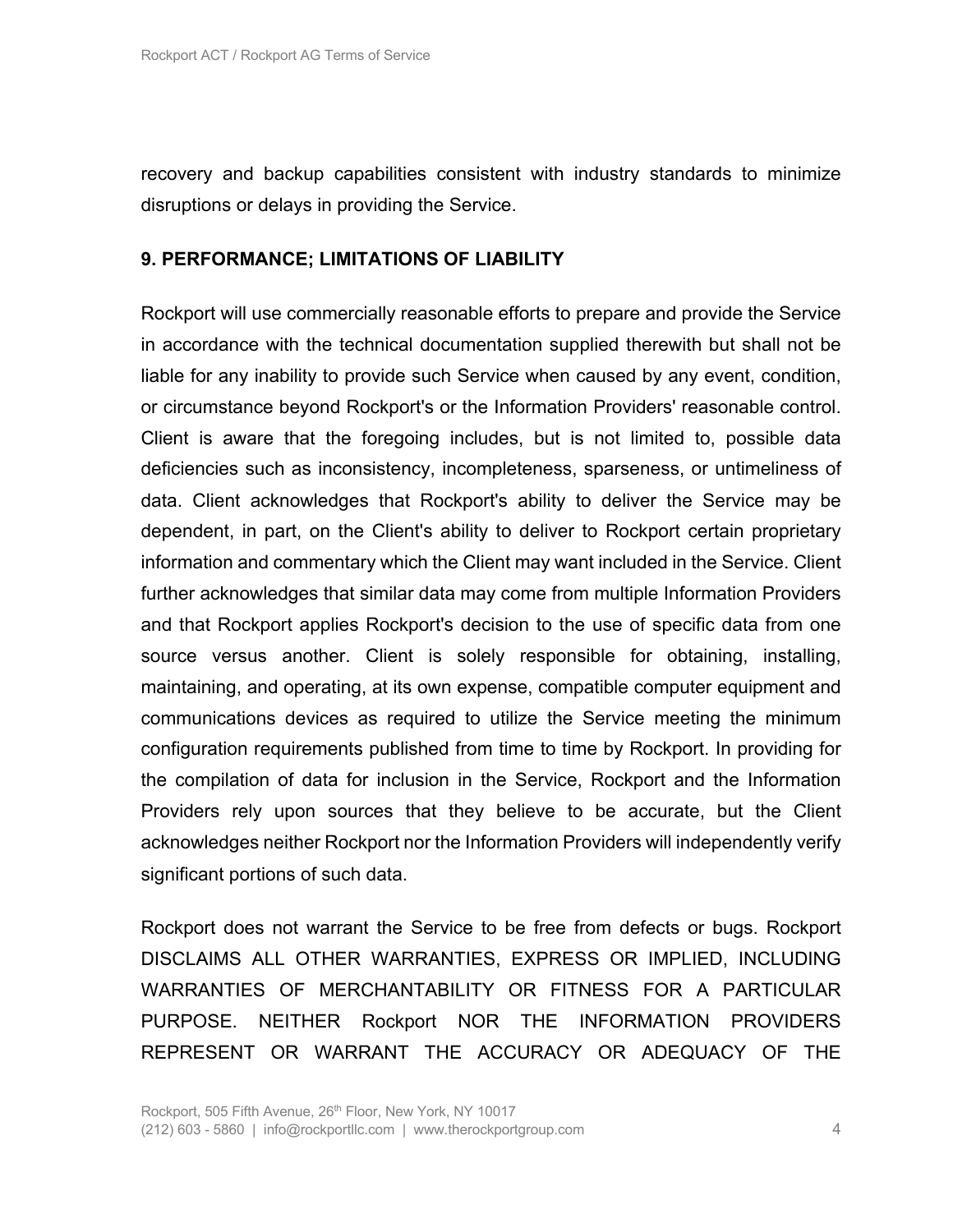DATABASES OR ANY WORK PRODUCT OR PROJECTIONS BASED UPON SUCH DATABASE OR OF ANY DATA COMPILED BY Rockport OR THE INFORMATION PROVIDERS IN CONNECTION WITH THE SERVICES PROVIDED HEREUNDER OR ANY WORK PRODUCT OR PROJECTIONS BASED UPON SUCH DATA INCLUDING ANY VALUATION PROVIDED TO THE CLIENT HEREUNDER. NEITHER Rockport NOR THE INFORMATION PROVIDERS WILL BE LIABLE FOR ANY LOSS RESULTING DIRECTLY OR INDIRECTLY FROM MISTAKES, OMISSIONS, INTERRUPTIONS, DELAYS, ERRORS, OR DEFECTS, WHETHER HUMAN OR MECHANICAL, OCCURRING IN THE COURSE OF FURNISHING SERVICE, EXCEPT STEMMING FROM WILLFUL MISCONDUCT OR GROSS NEGLIGENCE. NEITHER Rockport NOR THE INFORMATION PROVIDERS WILL BE IN ANY WAY LIABLE FOR ANY SPECIAL, CONSEQUENTIAL, EXEMPLARY OR PUNITIVE DAMAGES. Rockport'S LIABILITY HEREUNDER, REGARDLESS OF THE NATURE OR FORM OF CLIENT'S CLAIM, WILL BE LIMITED TO THE COST PAID OR PAYABLE BY THE CLIENT FOR THE SERVICE FOR THE THREE (3) MONTH PERIOD PRECEDING THE DATE ANY SUCH LIABILITY MAY ARISE. CLIENT FURTHER AGREES THAT NO ACTION, REGARDLESS OF FORM, ARISING FROM OR PERTAINING TO Rockport SERVICES MAY BE BROUGHT BY THE CLIENT MORE THAN ONE (1) YEAR AFTER THE EVENT GIVING RISE TO SUCH ACTION HAS OCCURRED.

## **10. CONFIDENTIAL INFORMATION**

Each party acknowledges that it or its employees may, in the course of performing its responsibilities under this Agreement, be exposed to or acquire information which is proprietary to or confidential to the other, its affiliated companies or third parties to whom such party has a duty of confidentiality. Any and all non-public information of any form obtained by Rockport or its employees in the performance of this Agreement shall be deemed to be confidential and proprietary information. Any and all non-public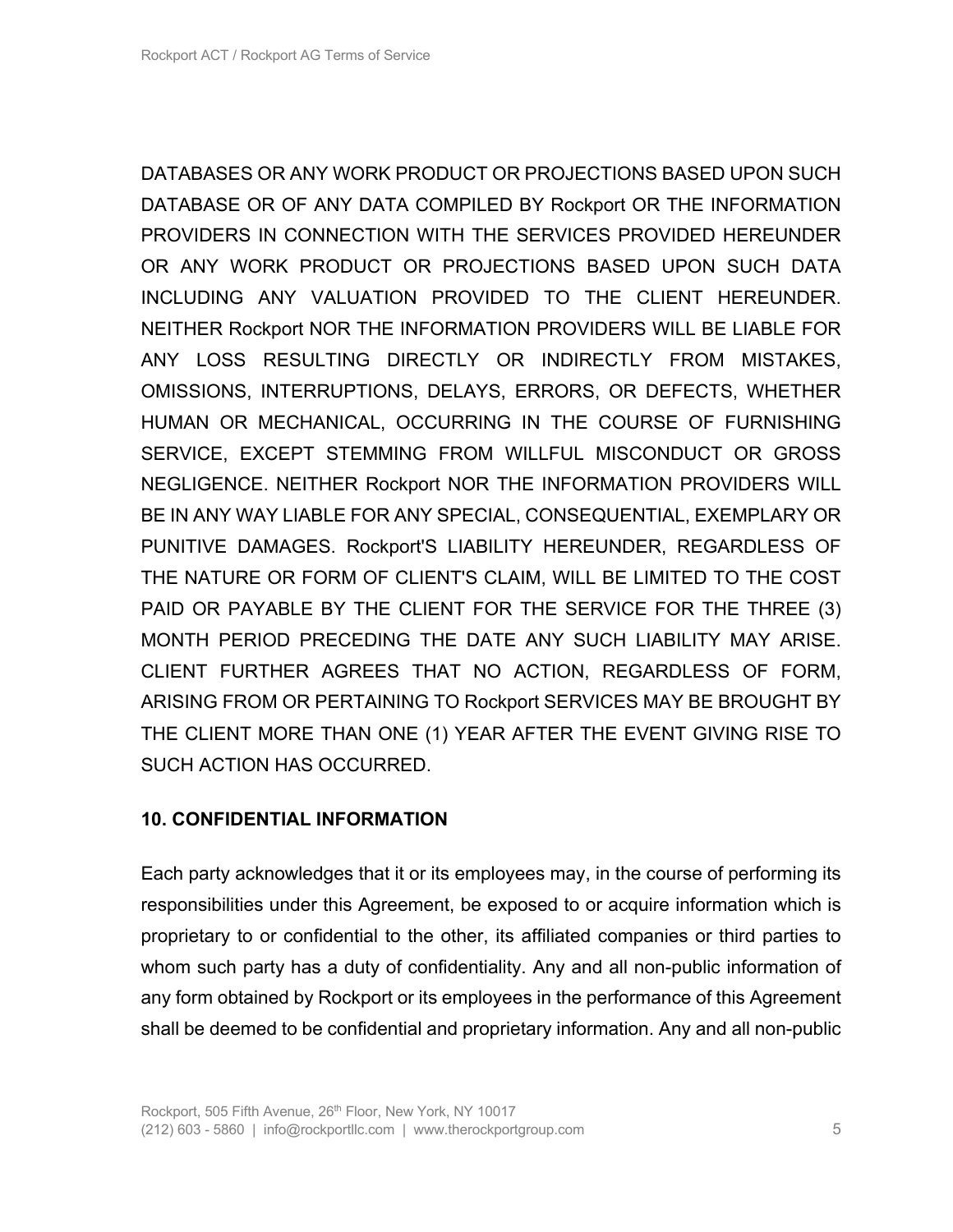information of any form obtained by Client or its employees including, without limitation, the Service, documentation and terms of this Agreement, shall be deemed to be confidential and proprietary information. Each party agrees to hold such information in strict confidence and not to disclose such information to third parties or to use such information for any purpose whatsoever other than as contemplated by this Agreement and to advise each employees, agents or consultants who may be exposed to such proprietary and confidential information of their obligations to keep such information confidential. Notwithstanding the foregoing, Rockport may list Client as a client of Rockport on its website or in other material.

Confidential information shall not include information which the disclosing party can show by objective or verifiable evidence is (i) in or becomes part of the public domain other than by disclosure by a party in violation of this Agreement, (ii) demonstrably known to such party previously, (iii) independently developed by such party outside of this Agreement or (iv) rightfully obtained by such party from third parties. If the receiving party is required by law to disclose confidential information, the receiving party may do so without breaching this section upon notice to the disclosing party, unless legally prohibited, and then only to the extent necessary to comply with the law. Rockport and Client understand and agree that, in the event of a breach of this section, damages may not be an adequate remedy and each party shall be entitled to injunctive relief to restrain any such breach, threatened or actual.

# **11. CERTIFICATION OF CLIENT**

# **By viewing or using the information provided in the Service, the Client agrees as follows:**

The securities information is provided for the convenience of and at the sole risk of the Client. The information is not investment advice and does not constitute an offer to purchase or sell securities, and may not be used for credit reporting or for any other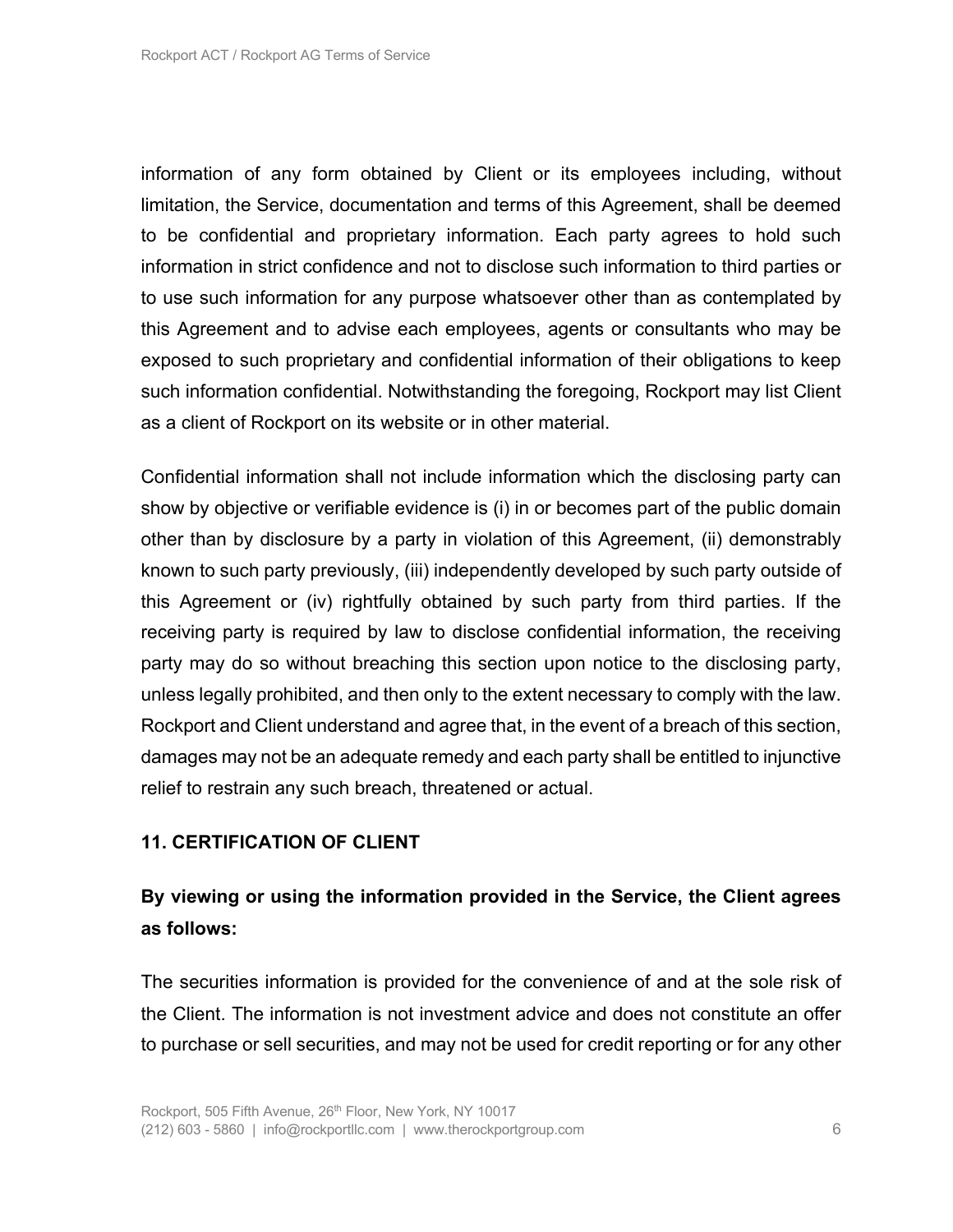improper or illegal purpose. By utilizing this information the Client certifies that Client is viewing the information either because Client is a holder of the securities noted in the information or is a "qualified institutional buyer" (as defined in Rule 144A under the Securities Act of 1933)of the securities and an "accredited investor" (as defined in Regulation D under the Securities Act of 1933)(or is acting on behalf of a holder or a "qualified institutional buyer" or an "accredited investor" of the securities) or is otherwise qualified to have access to the information, and is, therefore, permitted to receive this information.

## **12. NON-HIRE/NON-SOLICITATION**

Client agrees not to solicit to hire and/or hire or otherwise directly or indirectly solicit to retain and/or retain the services of any person who is or was during the previous six month period an employee of or consultant to Rockport or Rockport affiliates for the period beginning with the date that this Agreement is executed and ending one year after termination of this agreement. If Client does hire or otherwise directly or indirectly retain any such employee or consultant, Rockport may, in its sole discretion, elect to receive from Client an amount equal to forty percent (40%) of the previous year's compensation (including bonus) for such employee or consultant. If Client retains any such employee or consultant on less than 90 days' notice to Rockport, the amount of such payment will be sixty percent (60%) of the previous year's compensation (including bonus) for such employee or consultant. Client agrees that these amounts are a reasonable estimate of the cost savings Client is likely to realize from hiring such employee or consultant and of the damages Rockport is likely to suffer from Client's breach of this covenant and that they do not constitute a penalty. Nothing in the preceding sentence will be construed to negate, limit, or waive any right Rockport may have to equitable relief to prevent a violation of this provision, nor as a waiver of any contractual or other common law rights Rockport may have with its employees or consultants.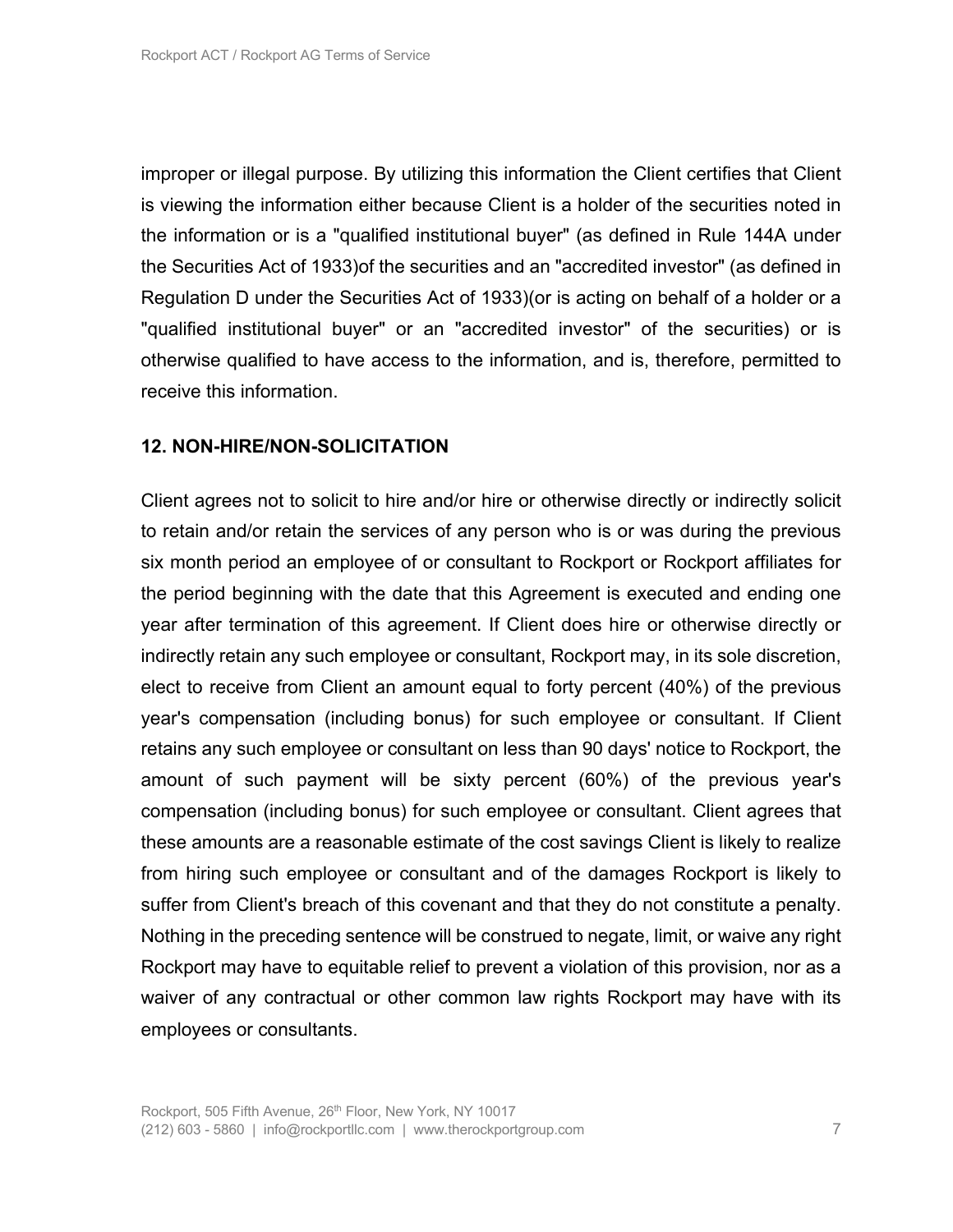# **13. INDEMNIFICATION**

(a) Rockport, at its own expense shall indemnify and hold harmless Client, its subsidiaries, affiliates, directors, officers, employees, and agents and defend any action brought against same with respect to any third party claim, demand, cause of action, debt or liability, including attorneys' fees, to the extent that it is based on a claim that the Service infringes or violates any patents, copyrights, trade secrets, licenses or other proprietary rights of any third party. Client may, at its own expense, assist in such defense if it so chooses, provided that Rockport shall control such defense and all negotiations relative to the settlement of any such claim. Client shall promptly provide Rockport with written notice of any claim which Client believes falls within the scope of this paragraph. This provision shall survive the termination of this Agreement.

(b) Client will indemnify and hold Rockport and any Information Provider harmless from and against any claim, liability, loss, injury, damage, cost or expense (including attorneys' fees) incurred by Rockport or any Information Provider to any third party arising from any use by Client of the Service supplied pursuant to this Agreement, except as related to a claim, liability, loss, injury, damage, cost or expense (including attorneys' fees) covered by clause 13(a) above or arising out of Rockport's gross negligence or willful misconduct. Rockport may, at its own expense, assist in such defense if it so chooses, provided that Client shall control such defense and all negotiations relative to the settlement of any such claim. Rockport shall promptly provide Client with written notice of any claim which Rockport believes falls within the scope of this paragraph. This provision shall survive the termination of this Agreement.

## **14. REMEDIES**

In the event of a material breach or threatened material breach of any term of this Agreement that threatens any rights of Rockport or any Information Provider in the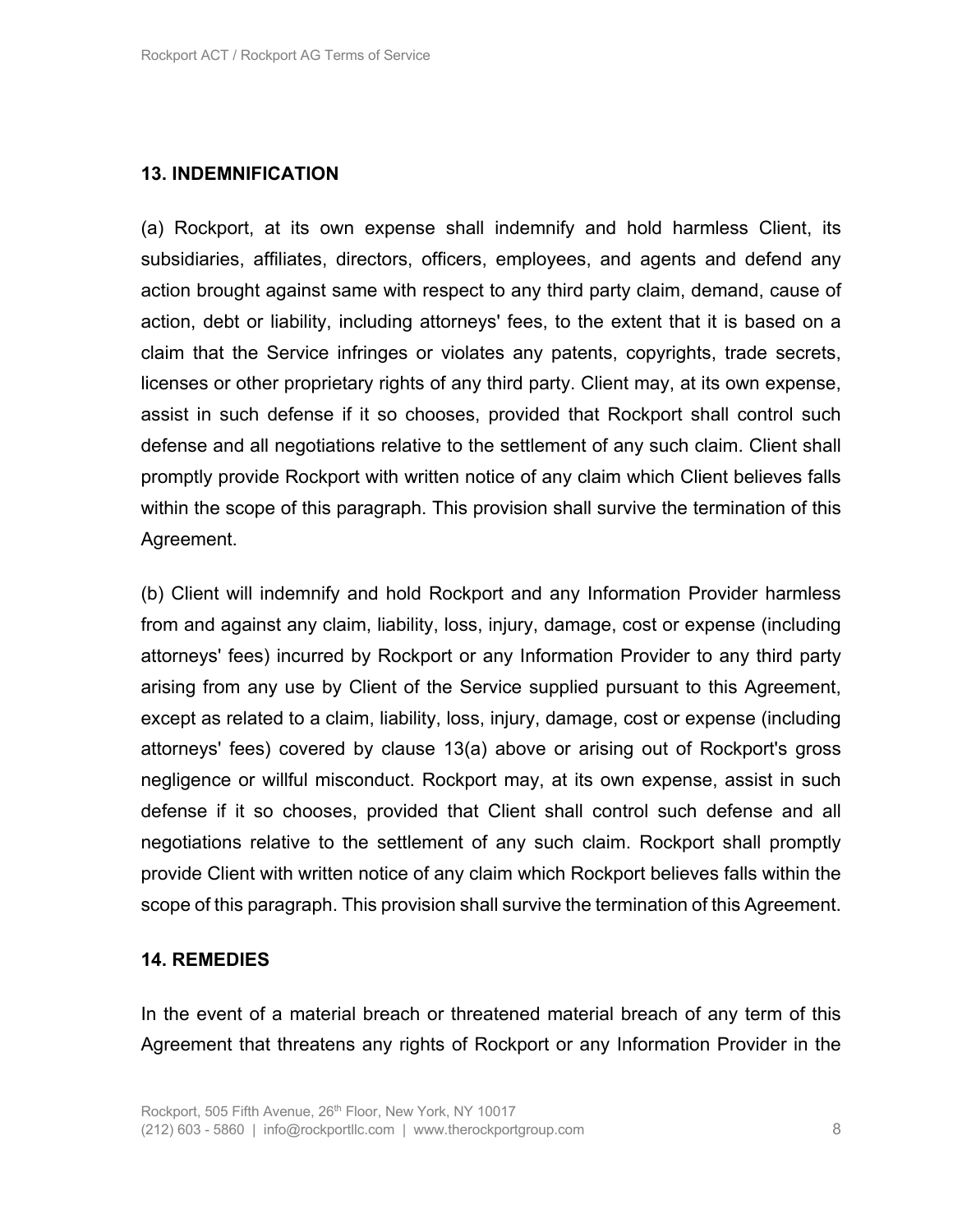Service or the economic value of the Service, Rockport and the Information Providers will be entitled to preliminary and permanent injunctive relief to protect such rights and interests. Nothing herein will preclude Rockport or the Information Providers from pursuing any action or other remedy for any breach or threatened breach of this Agreement, all of which will be cumulative.

# **15. THIRD PARTY BENEFICIARIES**

Information Providers are intended third party beneficiaries of this Agreement with respect to the provisions of each section in which the term "Information Providers" appears.

#### **16. ASSIGNMENT**

Neither this Agreement, nor any rights, duties, or obligations under this Agreement may be assigned, or otherwise transferred, by Client without the prior written consent of Rockport. In the case of an assignment by Client to any of its affiliates that are in substantially the same business as Client, Rockport's consent will not be unreasonably withheld.

## **17. APPLICABLE LAW**

This Agreement, and any modification thereto, will be governed and construed under the laws of the State of New York without giving effect to the conflicts of law principles thereof. The Client agrees to the jurisdiction of the courts of the State of New York. If any term or condition of this Agreement is held to be invalid, illegal or unenforceable, the validity, legality, and enforceability of the remaining terms and conditions hereof shall not in any way be affected or be impaired thereby. Each party in any judicial action or proceeding shall be responsible for its own costs, including without limitation, filing fees, attorney's fees, witness fees, expert fees, and travel expenses.